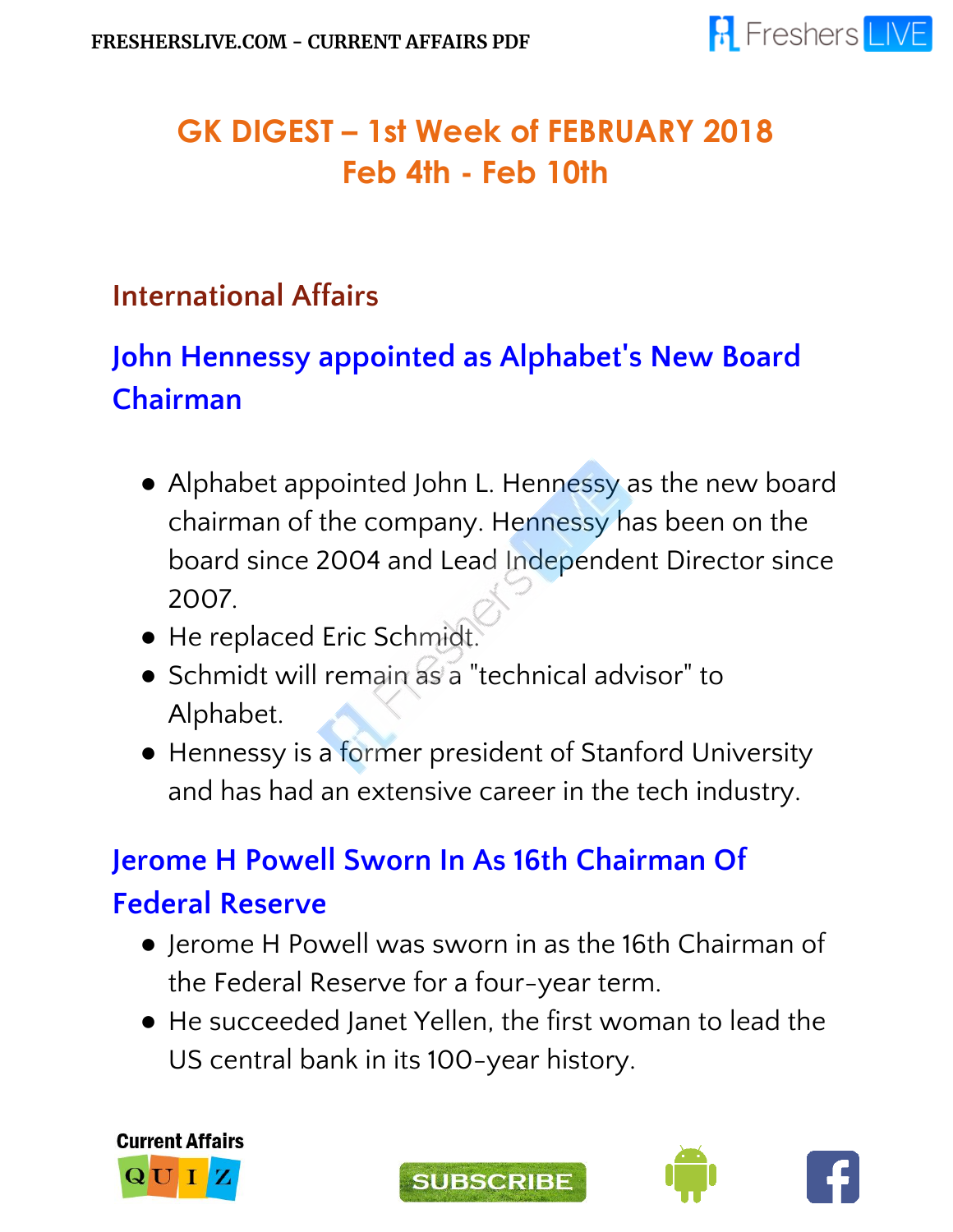

- Powell was nominated for the post in November 2017 by President Donald Trump.
- The oath was administered by Vice Chairman Randal K. Quarles in the Boardroom.

## **Sweden Commits Record \$370m Of Aid To UN World Food Programme**

- Sweden and the United Nations World Food Programme signed a Strategic Partnership Agreement committing an unprecedented \$370 million dollars to WFP over the next four years.
- The contribution for the period 2018-2021 is the biggest ever made by a donor within a WFP Strategic Partnership Agreement.

# **Bermuda Becomes first Country In World To Abolish Same-Sex Marriage**

● Bermuda becomes the first country to legalize and then repeal same-sex marriage. Bermuda's governor John Rankin approved a bill reversing the right of gay couples to marry, despite a supreme court ruling last year authorizing same-sex marriage.







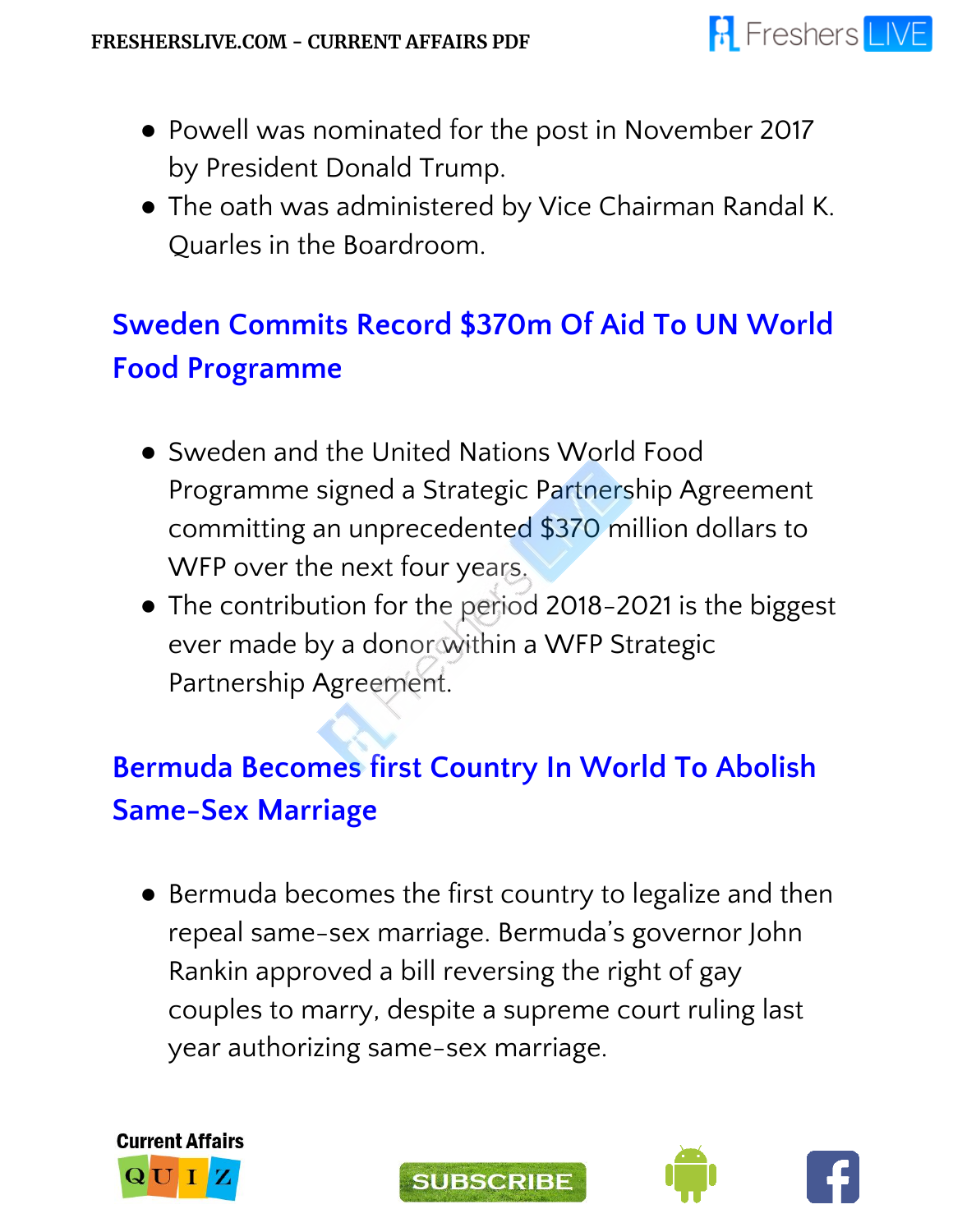

### **China to reopen Nathu La pass for Mansarovar yatris in India**

- China agreed to reopen the Nathu La pass for Indian pilgrims to undertake the Kailash Mansarovar Yatra, Minister of State for External Affairs VK Singh informed the Lok Sabha.
- China had closed the route last year citing "unfavourable conditions", at a time when India and China were engaged in a military standoff at Doklam.
- The four-month travel period to the Kailash Mansarovar yatra starts from June.

#### **National Affairs**

## **Arunachal Pradesh nods to much awaited Advertisement Policy 2018**

- Arunachal Pradesh gave a nod to much awaited "Arunachal Pradesh Advertisement Policy 2018."
- State Cabinet headed by Chief Minister Pema Khandu approved Arunachal Pradesh Advertisement Policy 2018 which will enable the government to make payment of government advertisement bills to media houses on a timely basis.







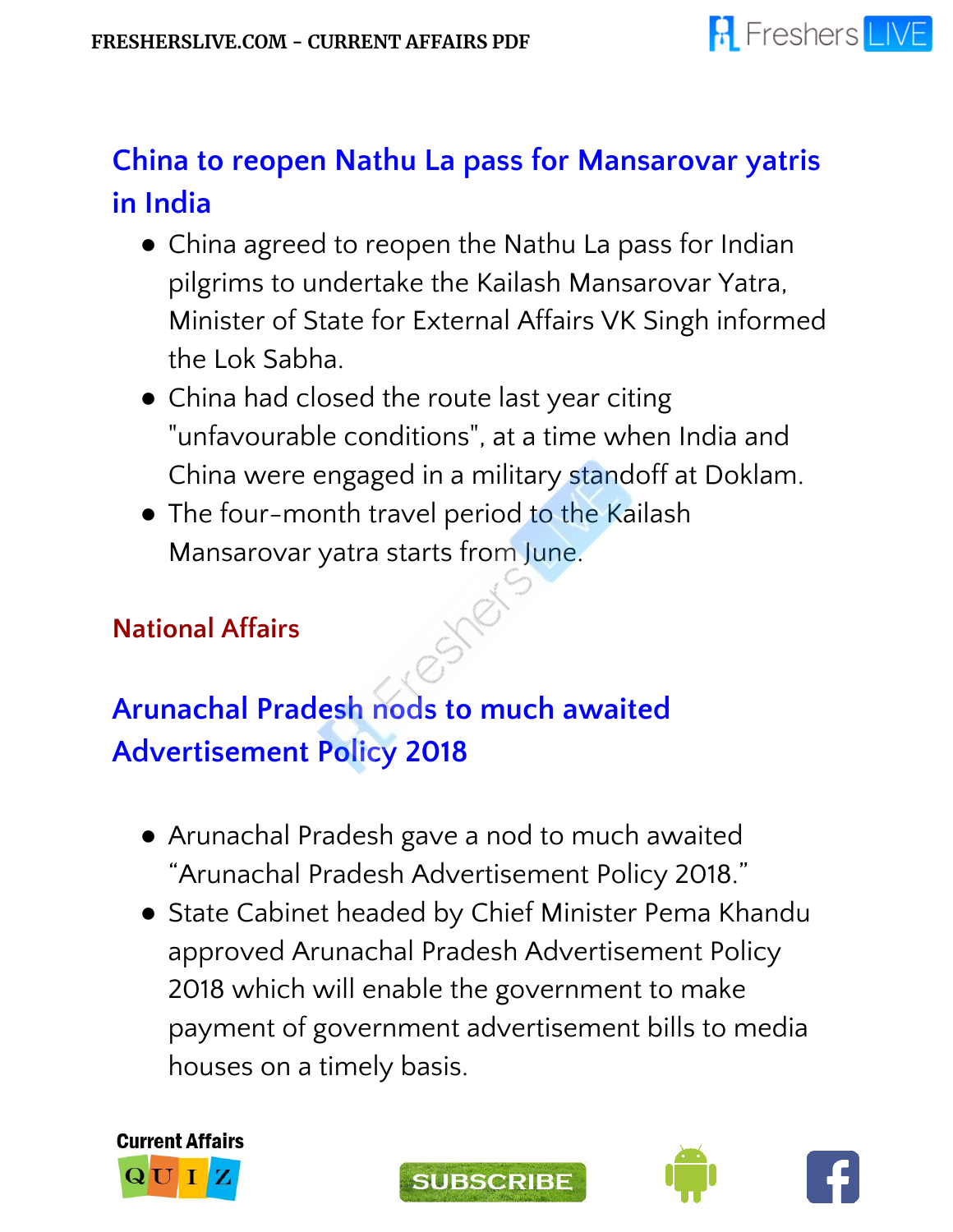- In another decision, the Cabinet approved the release of gratuitous relief of Rs 2,000 for all contingency and casual workers serving under Arunachal Government. Apart from approving the creation of 25 posts of Assistant Professors for government colleges of the state under Rashtriya Uchchatar Shiksha Abhiyan (RUSA), the Cabinet also approved enhancement of salary of teachers working under SSA and RMSA on contractual basis up to 22% with effect from April 1, 2018.
- The Cabinet directed the education department to ensure that salaries are disbursed by the first week of the subsequent month through the Aadhaar-based DBT through PFMS method.

**Prime Minister Narendra Modi Inaugurates Investors Summit In Assam**

• One hundred and sixty MoUs with investment proposals of over 64,000 crore rupees were signed on the opening day of the first ever global investors summit at Guwahati in Assam.







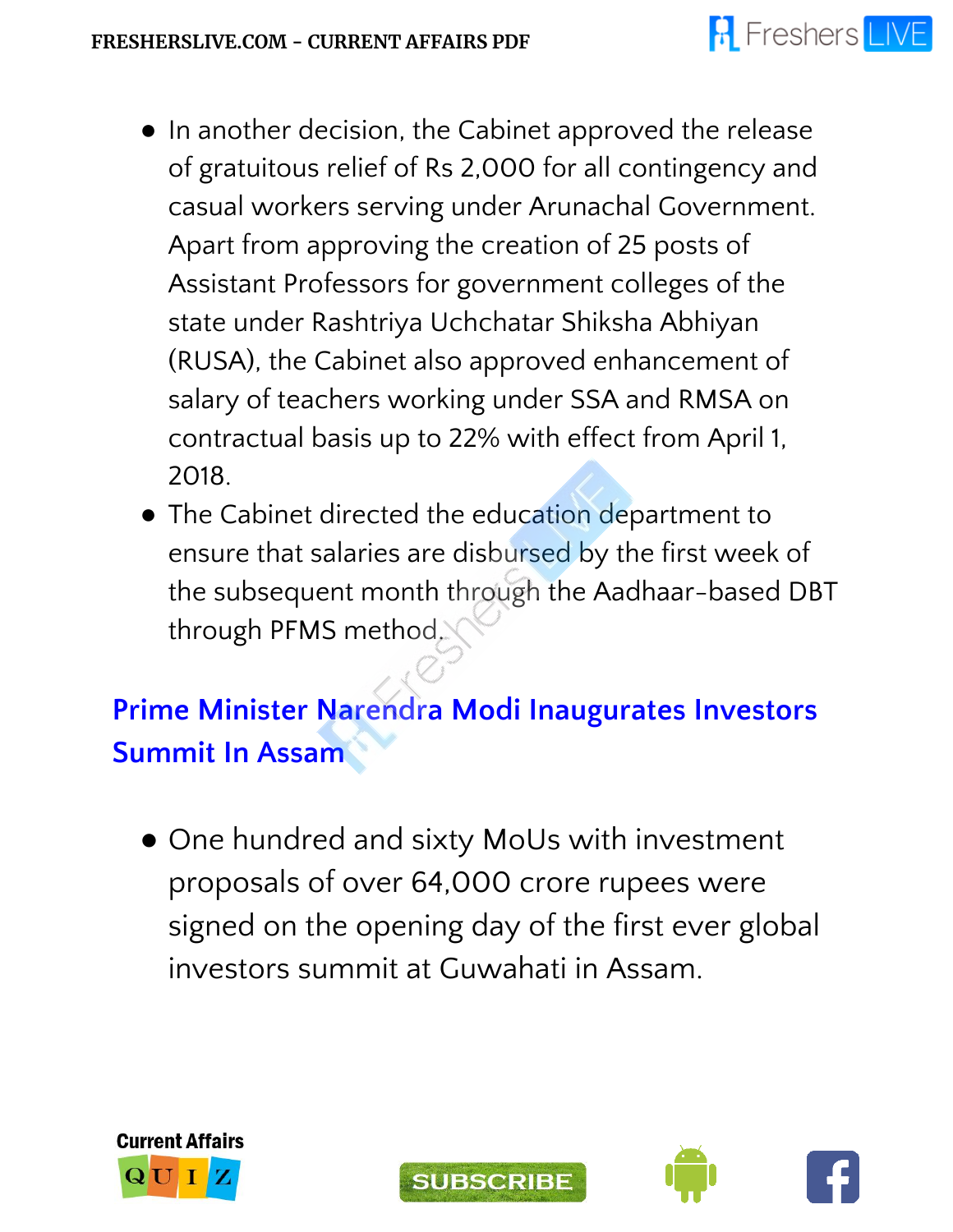- The summit hosted by the Assam government is a new beginning and will open a new chapter in boosting the relationship with ASEAN countries.
- The MoUs were signed by hundreds of industry leaders for investment in the state.

## **Uttar Pradesh Government In Association With UNICEF Launches DASTAK Campaign**

- Uttar Pradesh State government in association with UNICEF launched massive door to door campaign DASTAK to eradicate deadly Acute Encephalitis Syndrome (AES) and Japanese Encephalitis (JE) disease in the state.
- The war cry of DASTAK is 'Darwaja Khatkhatao, AES aur JE ko bhagao'. In DASTAK campaign, whole state machinery with the help of UNICEF will now literally go door to door in 38 JES and AE affected districts which mostly fall in the Tarai region.







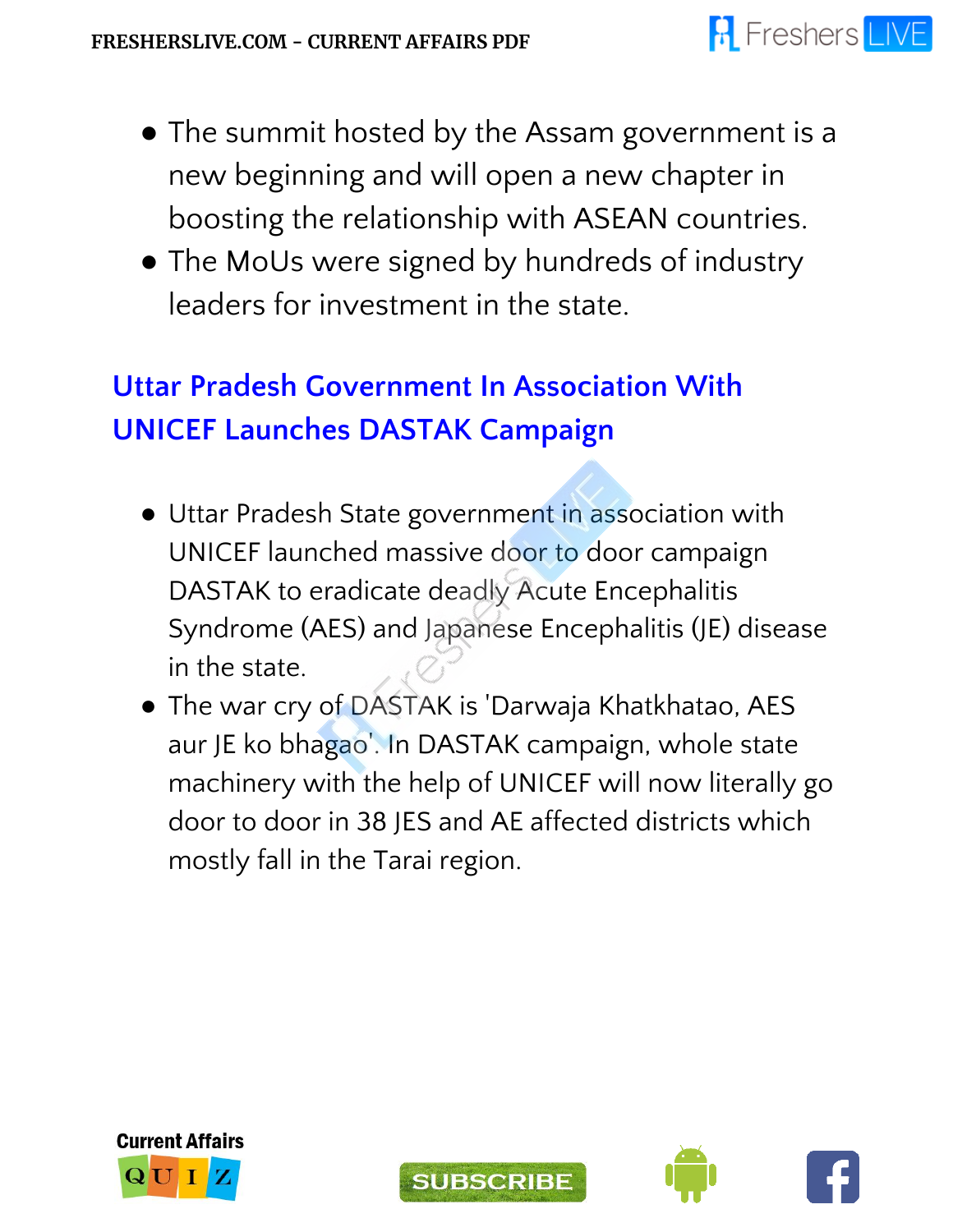

### **Prime Minister Narendra Modi to address elections rallies at Sonamura & Kailashahar in Tripura**

- Prime Minister Narendra Modi will address rallies at Sonamura in Sipahijala district and Kailashahar in Unakoti district.
- Assam Chief Minister and BJP leader Sarbananda Sonowal addressed public meetings in Teliamura and Majlishpur yesterday.
- Assam's former Chief Minister and Congress leader Tarun Gogoi campaigned in Balurghat constituency.
- Tripura Chief Minister Manik Sarkar addressed rallies in Kumar ghat and Kailashahar of Unakoti district. The state will go to polls on the 18th of this month to elect a new assembly.
- Prime Minister Narendra Modi will be addressing rallies in Sonamura of Sepahijala and Kailashahar of Kailashahar districts. In view of PM's rally, the security arrangement has been beefed up in the state.
- Also, yesterday addressing a rally in Teliamura, Assam's Chief Minister Sarbananda Sonowal Prime Minister Narendra Modi wants to develop each and every state of the country.







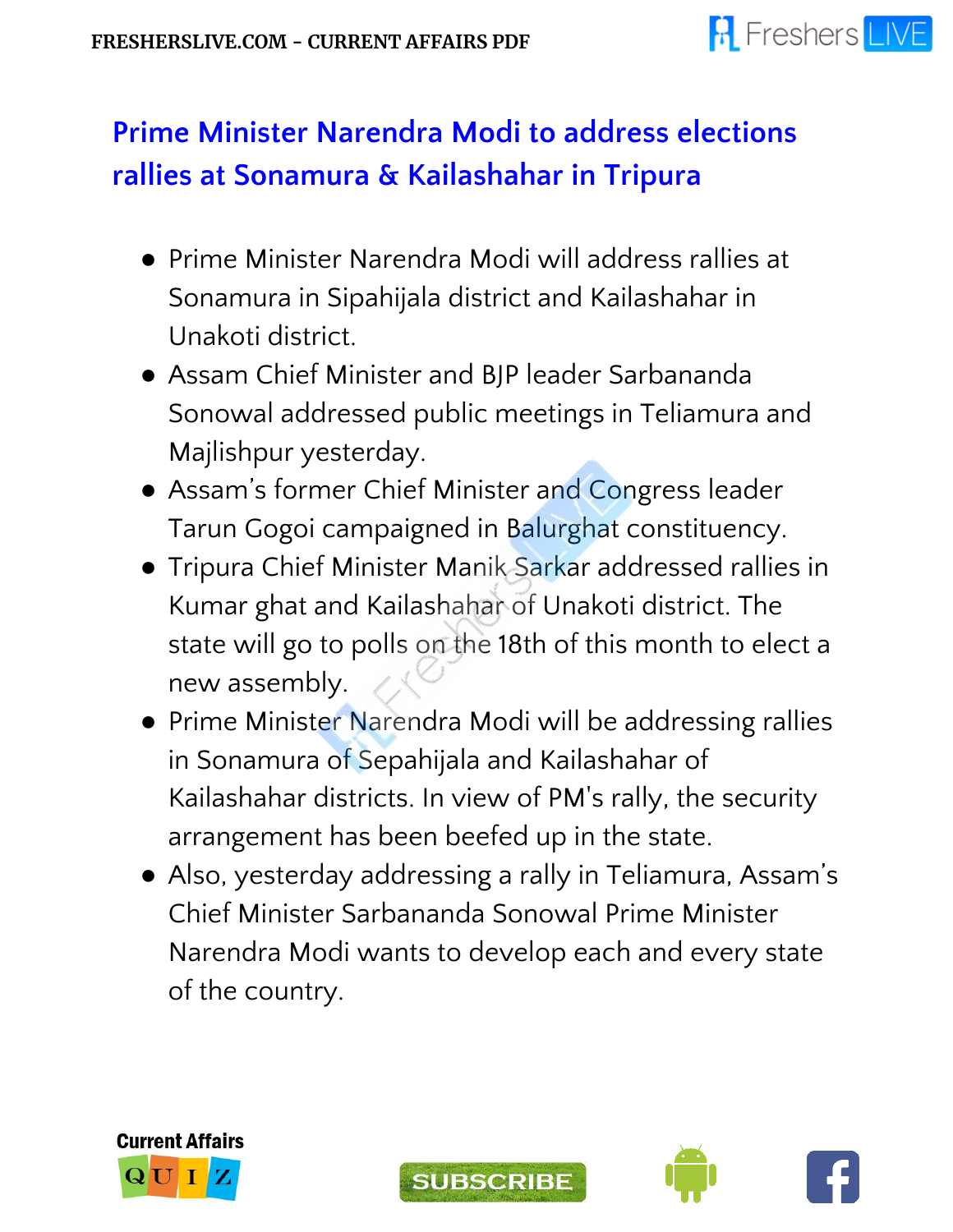

### **South Central Railway Becomes 1st Rail Zone With 100% LED Lighting At Stations**

- The South Central Railway (SCR) become the first railway zone in the country to complete 100% LED lighting at all the stations under its jurisdiction.
- The SCR has been on the forefront of adopting energy conservation measures.
- It has attained the status of becoming the first zone in the Indian Railways to complete 100% LED lighting in all the 733 stations under its jurisdiction.

#### **Business**

# **Commerce Minister Kicks Off Consultations On The New Industrial Policy**

- Commerce and Industries Minister Mr. Suresh Prabhu set off a series of nation-wide consultations with the industry on the proposed new Industrial Policy.
- The first consultation was held at Guwahati in February 2018. The event, organized by Department of Industrial

**Current Affairs** 







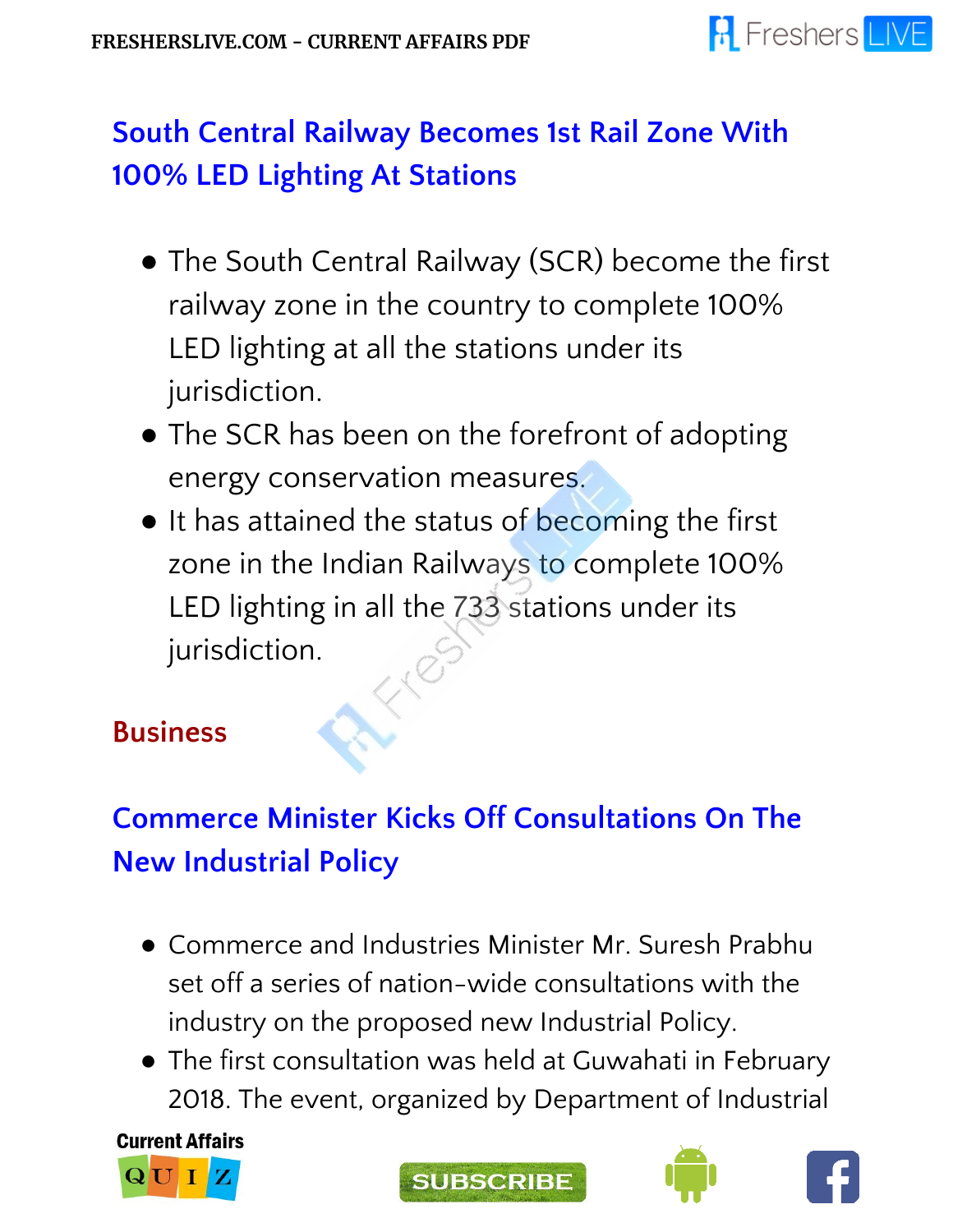### **A** Freshers LIVE

Policy and Promotion (DIPP) in partnership with Federation of Chamber of Commerce and Industry (FICCI), was attended by more than 120 industrialists from the North East in addition to government officials from the North Eastern States.

## **Google and NCERT Join Hands To Teach Students Digital Safety**

- Google and National Council of Educational Research and Training (NCERT) signed a pact to integrate a course on 'Digital Citizenship and Safety' in information and communication technology curriculum.
- It was signed on the occasion of Safer Internet Day (06th February).
- The curriculum developed by NCERT in collaboration with Google will be used to train students from class I class XII across 1.4 million schools in India where they will learn how to become good and responsible digital citizens. The curriculum is spread into four themes being smart, being safe, being a digital citizen and being future ready.







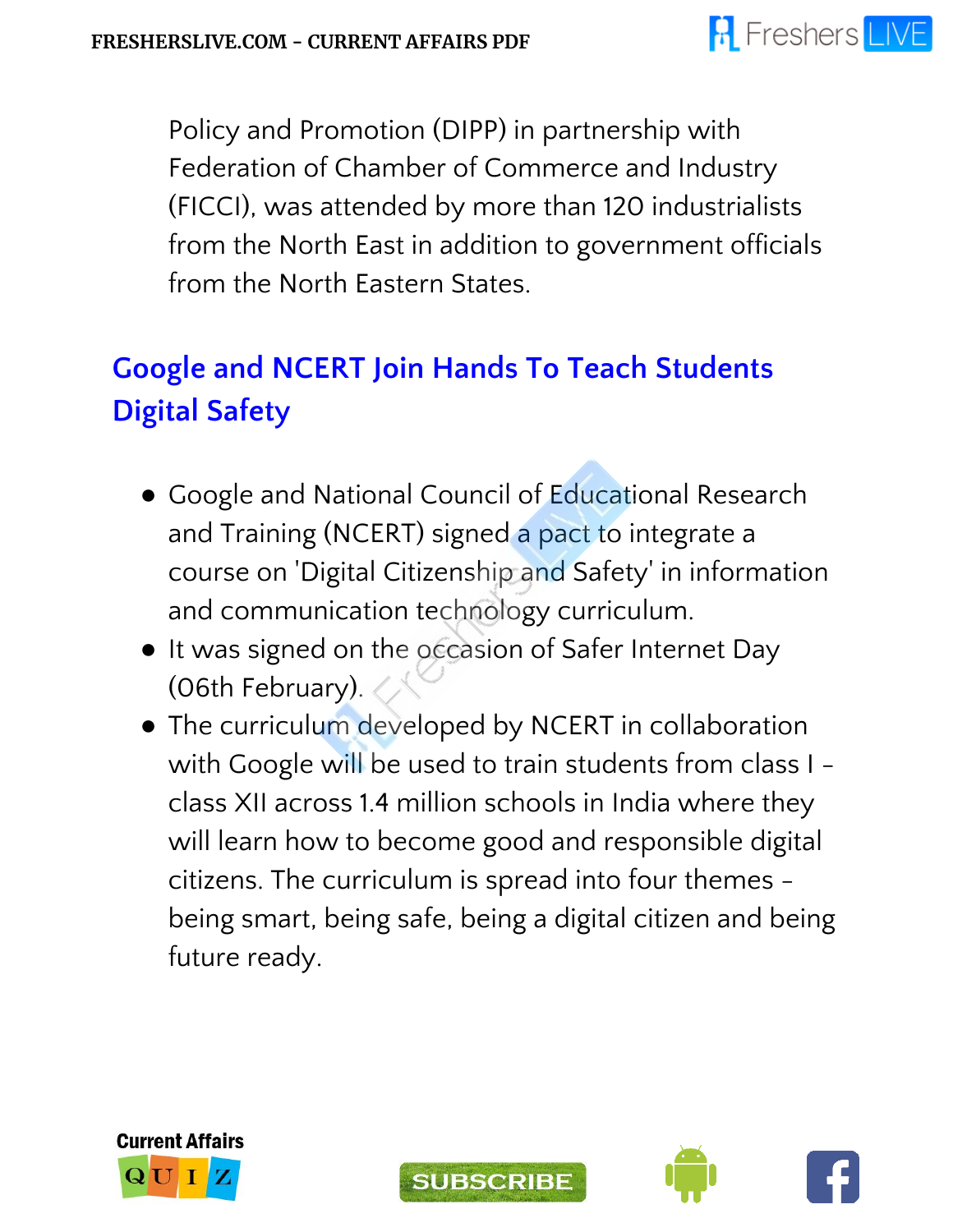### **Sports**

### **India Won U-19 World Cup 2018**

- India defeated Australia to lift the Under 19 World cup for the fourth time.
- The Men in Blue defeated the three-time champions Australia at Bay Oval, New Zealand.
- The Australian team had set the target of 214 runs and was chased down easily by India.
- Manjot Kalra was the Hero of the match with his brilliant century

### **India Open 2018- Complete List Of Winners**

- India Open is a badminton event held annually at the Siri Fort Sports Complex, New Delhi.
- In women's singles Defending champion P V Sindhu was defeated by American Beiwen Zhang to finish runner-up at the India Open Super 500 tournament.
- 1. Men's Singles Shi Yuqi (China) 2. Women's Singles Beiwen Zhang (America) 3. Men's Doubles Marcus Fernaldi Gideon (Indonesia) 4. Women's Doubles Greysia Polii (Indonesia) Apriyani Rahayu (Indonesia) Jongkolphan Kititharakul (Thailand) and Rawinda







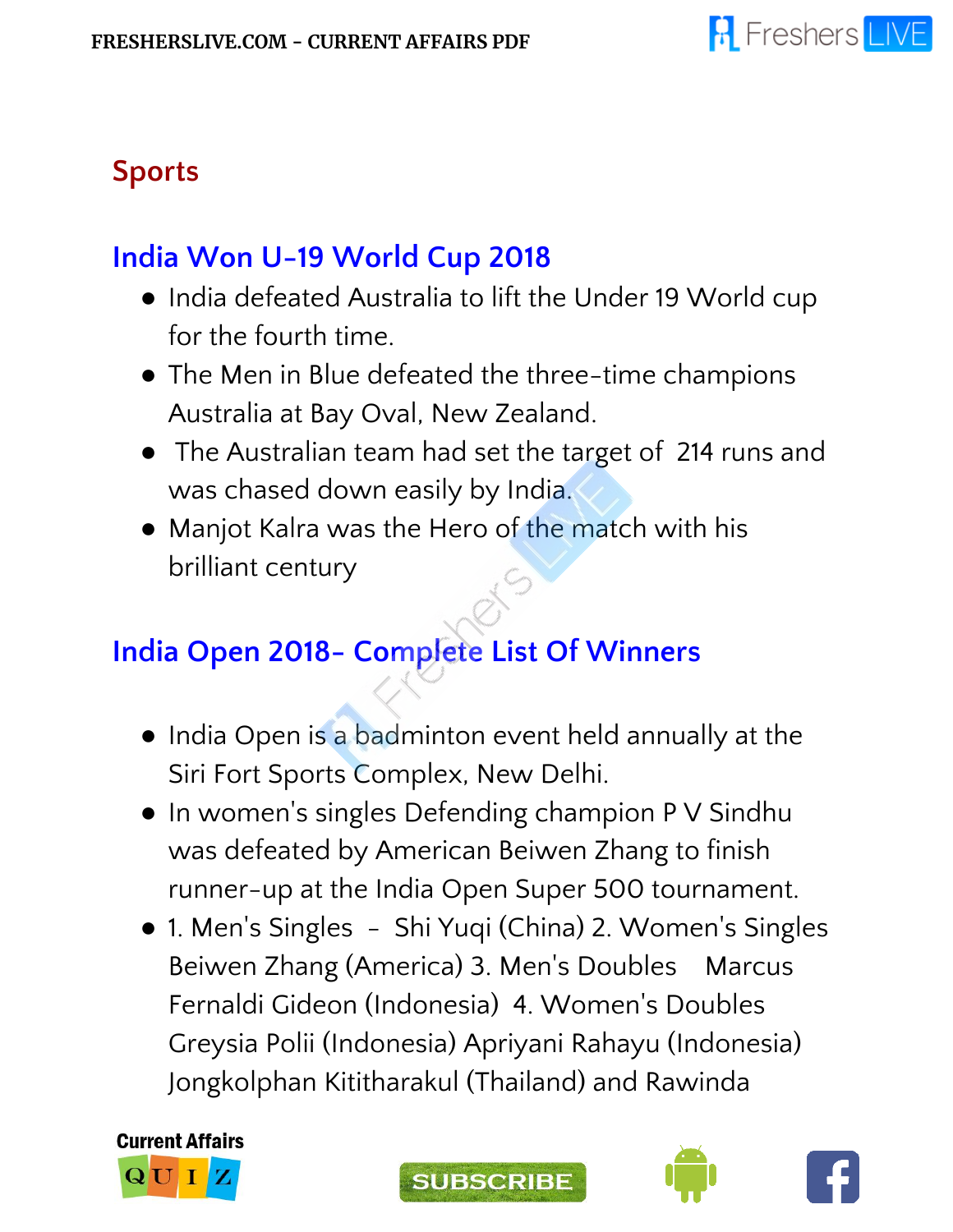

Prajongjai (Thailand) 5. Mixed Doubles - Mathias Christiansen (Denmark) Christinna Pedersen (Denmark).

#### **Jhulan Goswami 1st Woman In The World To Take 200 ODI Wickets**

- Indian women's cricket team pacer Jhulan Goswami become the first woman in the world to take 200 wickets in ODI cricket.
- Goswami achieved the feat playing in her 166th ODI against South Africa.
- Goswami had become the leading wicket-taker in women's ODI in May 2017, overtaking former Australian pacer Cathryn Fitzpatrick's record of 180 wickets.

#### **Haryana emerges as first champion of Khelo India School Games with 38 gold medals**

- Haryana youngsters outclassed others by achieving the highest number of medal tally in the inaugural edition of the Khelo India School Games.
- The competition concluded in New Delhi.
- The sports powerhouse won 102 medals including 38 gold medals, 26 silver medals, 38 Bronze medals. Maharashtra (110) finished second overall while Delhi (94) came third.







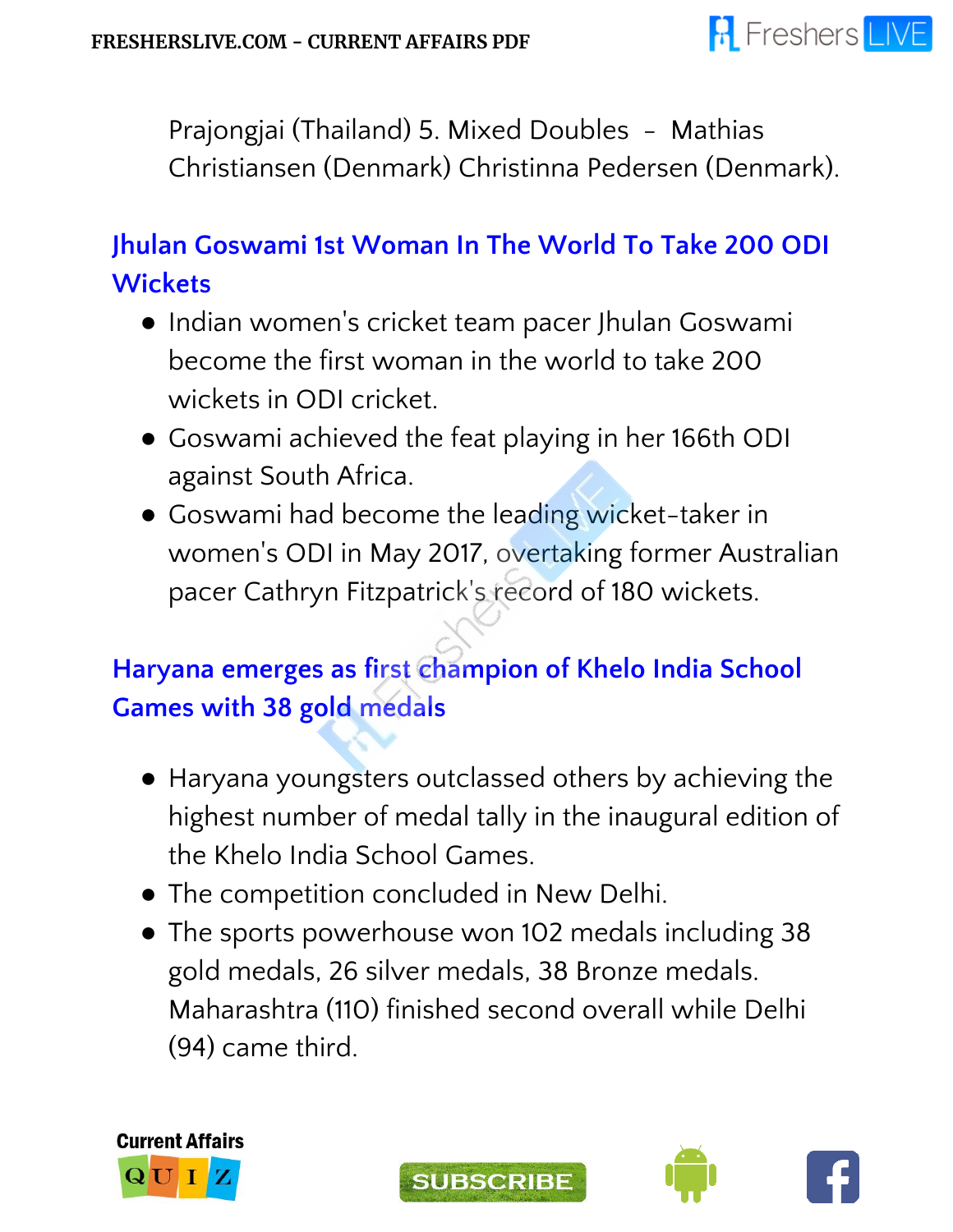- Punjab and Kerala won the boys' and girls' gold medals respectively in Basketball competition.
- On the final day, Haryana emerged with the best haul of five medals, including one gold, two silver, and two bronze medals.
- Haryana archers showed impressive performance and won one gold medal on the final day. It clinched two silver and two bronze medals from Archery on the same day.

#### **Indian para cyclists win one silver, two bronze at Asian Championships**

- The Indian contingent won a silver medal and two bronze medals at the Asian Para-Cycling Championships held in Naypyidaw, Myanmar.
- Last year's silver medallist Divij Shah repeated his silver-winning performance while BSF soldier Harinder Singh won bronze adding to his bronze from the last year. New entrant Madhu Bagri become the first para cyclist to win an international medal in hand cycling.







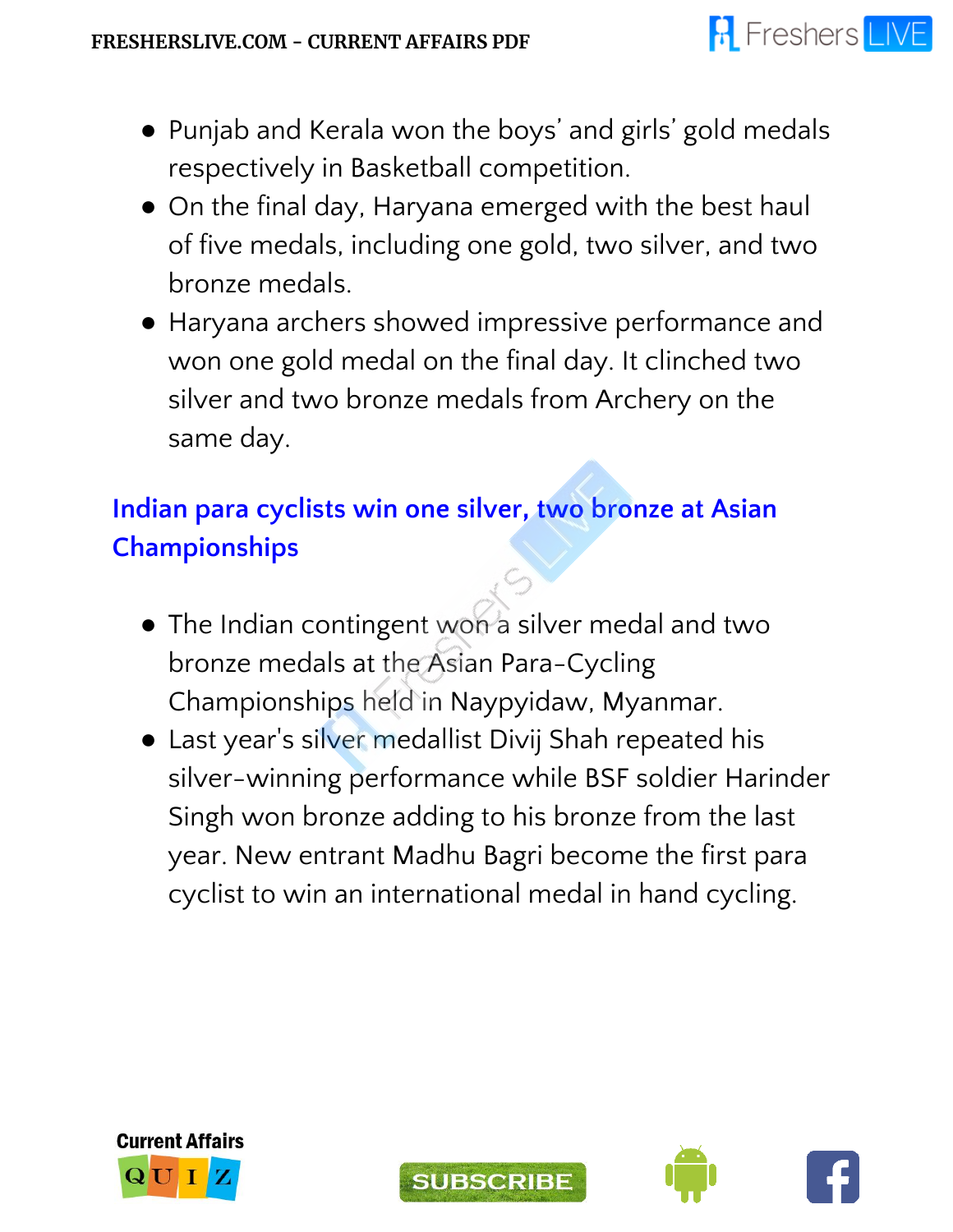

#### **Intel sets a Guinness world record with 1,218 drones at 2018 Winter Olympic Games**

- The opening ceremony of the Winter Olympic Games 2018 saw a record-setting performance of 1,218 drones (unmanned aerial vehicles), flying in sync to create huge formations of various Olympic sports and the iconic Olympic rings.
- This record was set by Intel.
- The drones set a world record for the 'most unmanned aerial vehicles airborne simultaneously,' which was previously held by 500 drones during a 2016 performance in Germany.

#### **Important Quiz Questions - Weekly**

- 1) Which country Becomes first Country In World To Abolish Same-Sex Marriage ?
- a)Russia
- b)Bermuda
- c) Kenya
- d)South Africa







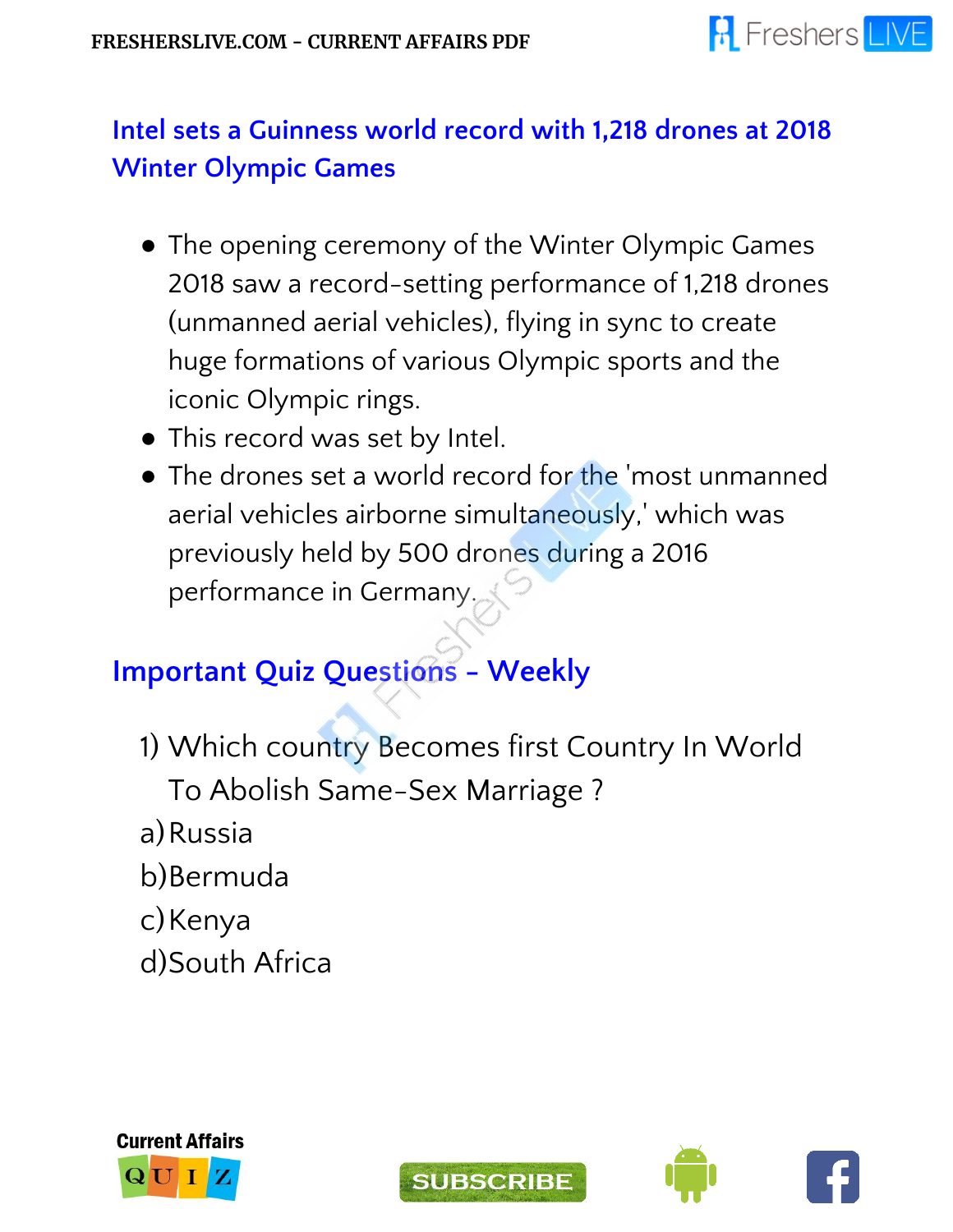

2) Which state Chief Minister Lays Foundation Stone For Rhododendron Park ?

a) Arunachal Pradesh

b) Bihar

c) Kerala

d)Tamil Nadu

3) Who launched the first ever Chat Based Job Search App recently ?

a) Empzilla

b)Naukiri.com

c) Amazon.com

d)Times Job.com

4) Under which scheme CCEA approves enhancement of target ?

a) Suraksha Savings Scheme

b)National Pension Scheme

c) National Health Scheme

d)Pradhan Mantri Ujjwala Yojana

5) Which state emerges as first champion of Khelo India

School Games with 38 gold medals ?

a) Haryana

b)Tamil Nadu

c) Kerala

d) Bihar





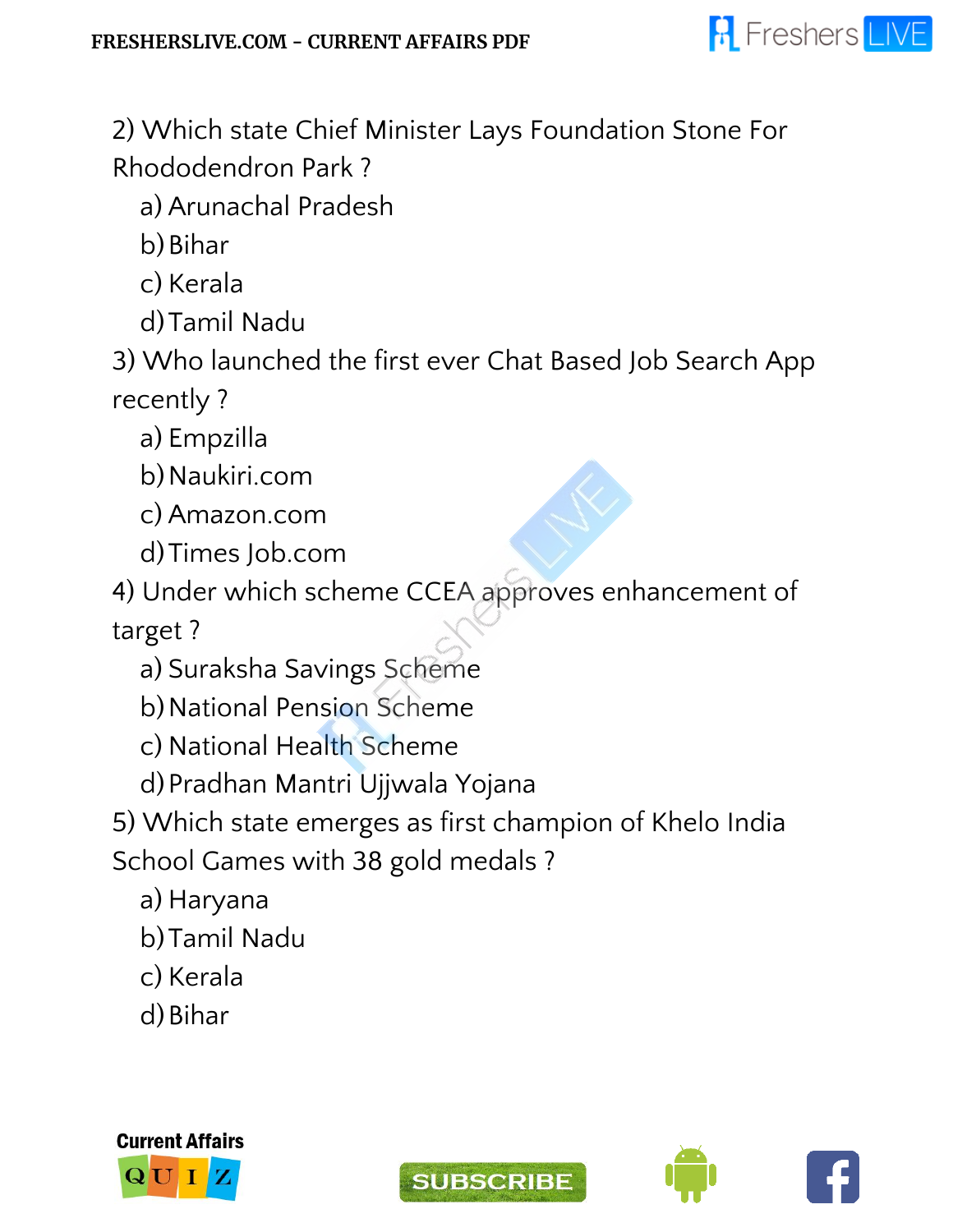

- 6) Who is appointed as SBI Card MD & CEO ?
	- a) Suresh menon
	- b)Naresh iyer
	- c) Vignesh Krishnan
	- d)Hardayal Prasad
- 7) Which country obtained 44th In Global Intellectual Property Index?
	- a) India
	- b)Pakistan
	- c) South Africa
	- d)North Africa
- 8) Which railway Become 1st Rail Zone With 100% LED
- Lighting At Stations ?
	- a) Northern railway
	- b)Eastern railway
	- c) Western railway
	- d) South Central Railway
- 9) Who is the First Woman In The World To Take 200 ODI Wickets ?
	- a) Jhulan Goswami
	- b)Harmanpreet Kaur
	- c) Poonam Raut
	- d)Latika Kumari









**A** Freshers LIVE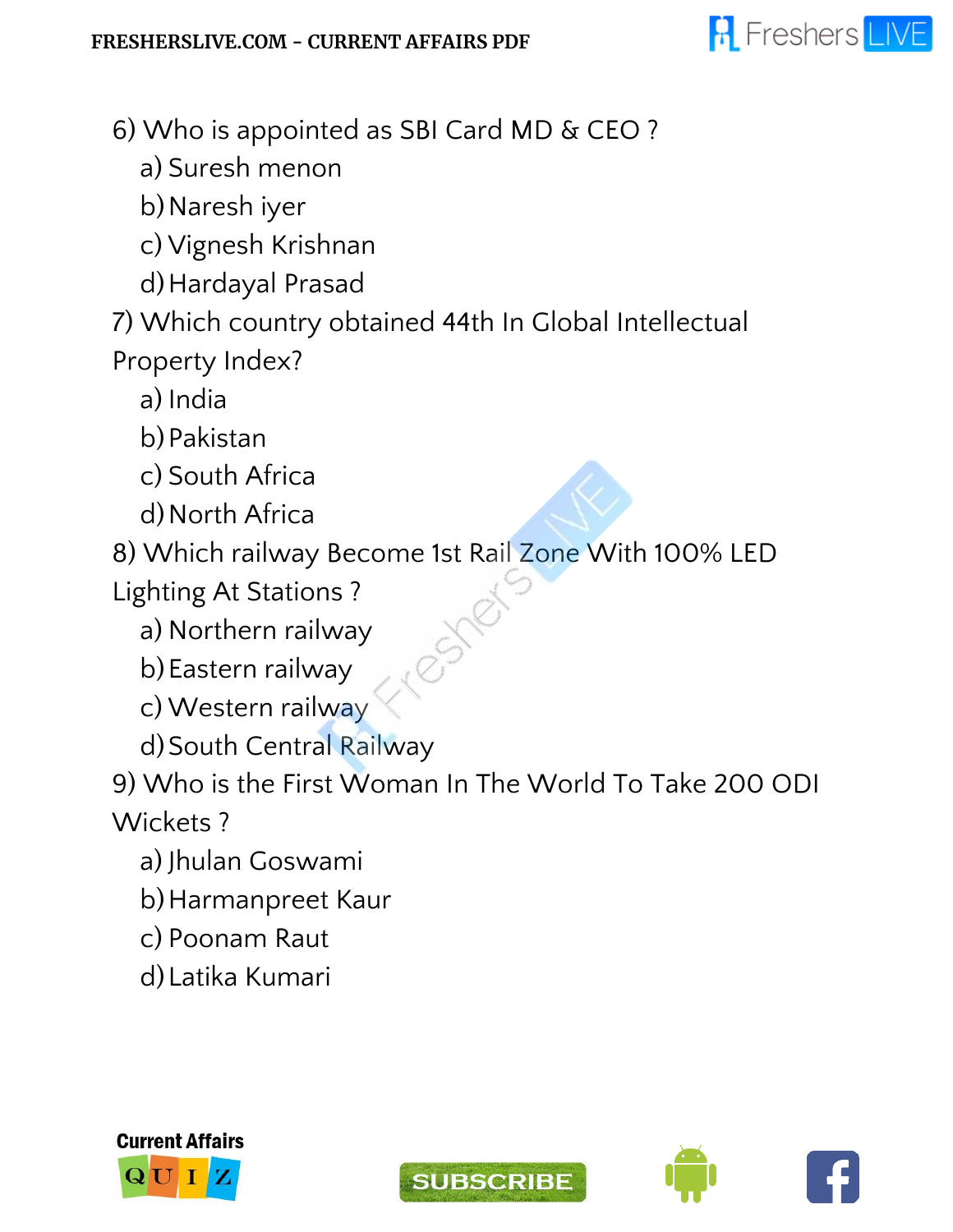

10) Which company launches #SecurityCheckKiya campaign?

a) Samsung

b)Google

c) Apple

d)Twitter

11) Which Airport Becomes World's Busiest Single-Runway?

- a) Mumbai
- b)Chennai
- c) Hyderabad
- d) Kolkata

12) Which country Commits Record \$370m Of Aid To UN

World Food Programme?

a) Australia

b)USA

c) Sweden

d)Russia

13) Which rocket Launches Its Most Powerful Rocket

Towards Mars ?

a) SpaceX

b)CartoSat

c) Agni VI

d)Aryabhatta







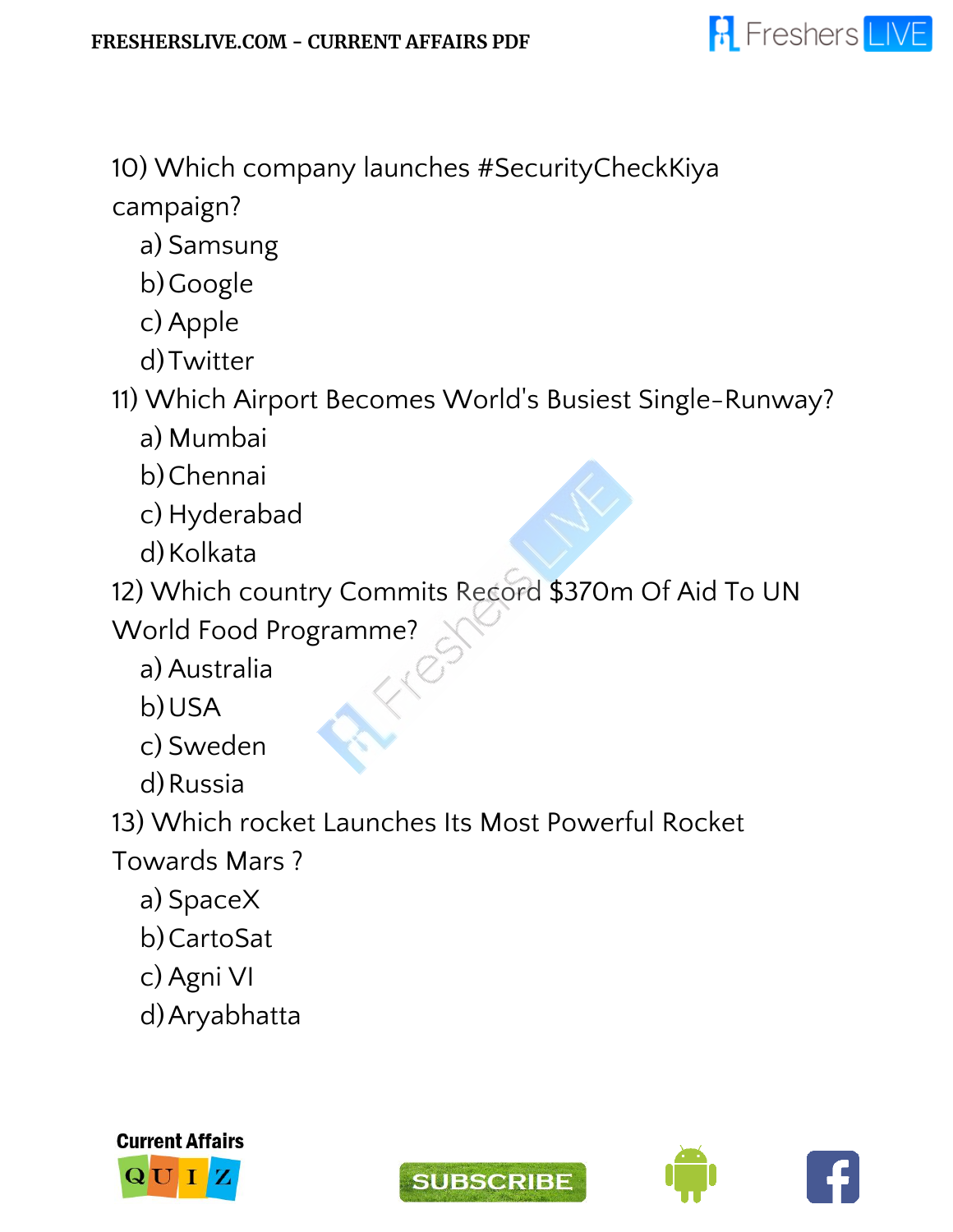

14) Which bank Six Bi-Monthly Monetary Policy Statement Released ?

a) RBI

b)Canara Bank

c) State Bank of India

d) Dena Bank

15) How many solar cities have been developed under

Development of Solar Cities scheme ?

- a) 50
- b) 60
- c) 45
- d) 35

#### **Answers:**

### **1)B 2) A 3) A 4) D 5) A 6)D 7) A 8) D 9) A 10) B 11) A 12) C 13) A 14) A 15) B**

3510-5